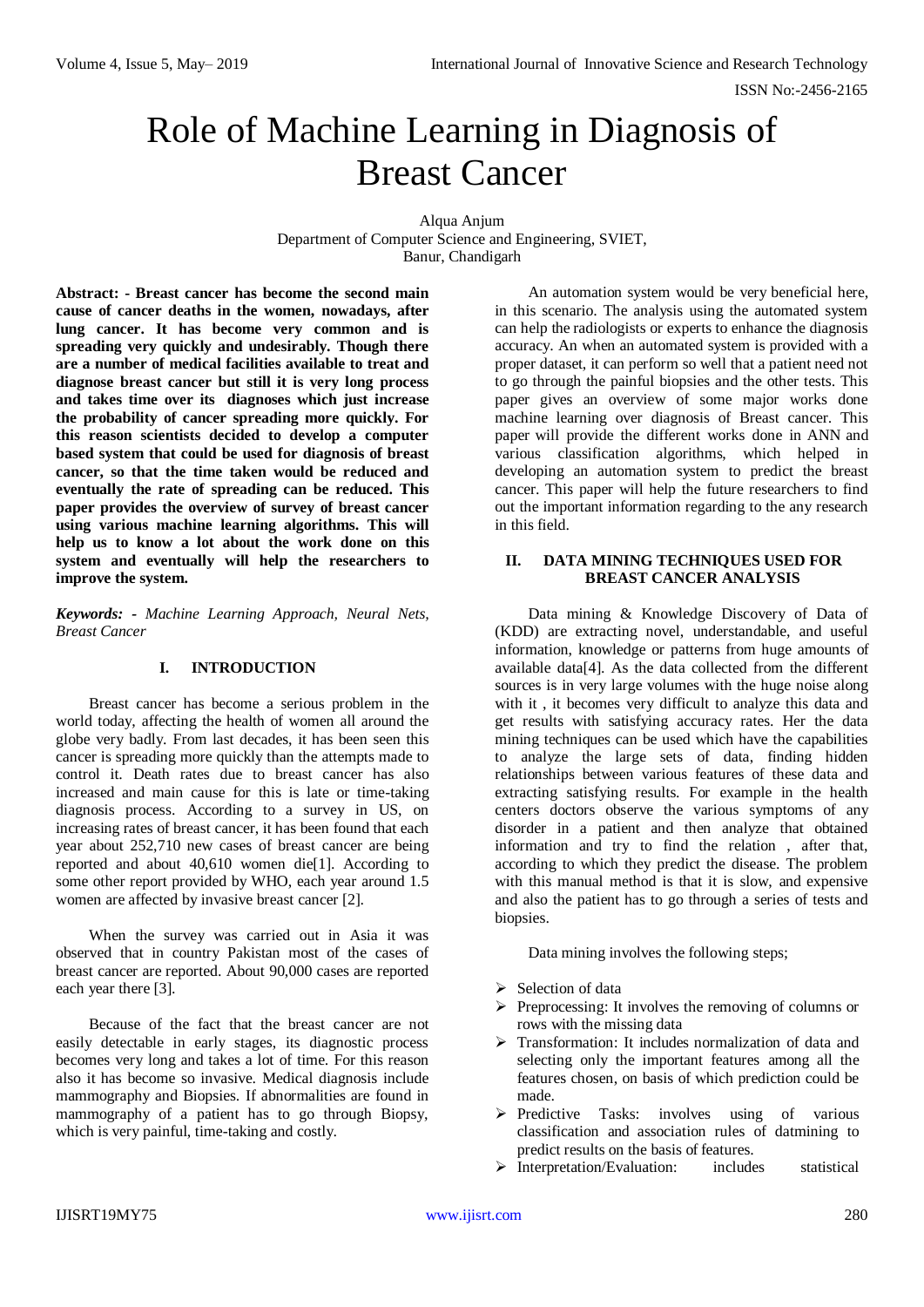validation , qualitative review and accuracy review.

# **III. SOME RESEARCH WORKS APPLYING THE DATA MINING TECHNIQUES FOR BREAST CANCER DIAGNOSIS**

- $\triangleright$  "Vikas Chaurasia [5] et al" used the three popular data mining algorithms (Naïve Bayes, RBF network,j48) to develop the prediction models in order to predict the breast cancer. They used a large dataset with 683 instance which they obtained from UCI machine learning repository. In order to measure the accuracy free from any bias they used the 10-fold cross validation procedure. In obtained results they found that Naïve Bayes comes with largest accuracy of 97.36%. RBF came out as second best with 96.77% of classification accuracy and then j48 which has the accuracy of 93.41%.
- $\triangleright$  "D.Lavanya and Dr.K.Usha Rani [6]" Showed in their study that for the effective classification with better accuracy results, the selection of features is very important as it eliminates the useless and irrelevant attributes. In their paper they showed the performance and accuracy of CART algorithm with and without the feature selection and concluded with the fact that proper selection of features help in gaining the more accurate results.
- "Shweta Kharya [7]" presented a report over the survey of various classification algorithms made to classify breast cancers. In her paper she presented the performances and accuracy rates of different techniques including Naive Bayes, Decision Trees, logistic regression, support vector machines, association rule and ANN and she find out the technique with best accuracy for the classification is Decision Trees with the accuracy of 93.62%.
- $\triangleright$  "M. Tahmooresi<sup>[8]</sup> et al" used a hybrid model in their research which comprises of different techniques including SVM, ANN, K-nearest neighbor, and decision tree for effective detection of breast cancer. In this study it can be found that SVM(single or hybrid) has achieved the greatest accuracy among all with rates of accuracy as 99.8% which can be improved to 100% .In that study it was also observed that using an optional ANN on MRI can also increase the accuracy upto 100%.
- > "Jabeen Sultana and Abdul Khader Jilani [9"] has proposed their work in which they compare the efficiency of
- $\geq 10$  different classifiers including Simple Logistic regression, MLP, Multi-class classifiers ,DT trees, REP tree, K-star, IBK, decision table, PART, and random forest. Among these all Simple Logistic Regression was found with the best accuracy.
- "Peter Adebayo Idowu, Kehinde Oladipo Williams<sup>[10]</sup> et al" carried out their work to predict breast cancer risks using two data mining classification techniques, naïve bayes and j48 decision tree. Using their experimental model it can be observed

j48 decision tree has more accuracy than the naïve bayes. It showed j48 decision tree is better model in predicting breast cancer risks than the naïve bayes algorithm in terms of not only accuracy but also has better values of recall, precision, and error rates among the two.

- "Roulan Xu and Qiongjia Xu [11]" applied five machine learning techniques Logistic Regression, Naive Bayes, Linear SVC, SVM with linear kernel and Random Forest and three feature selection techniques PCA, RFE and Heat map for breast cancer diagnosis. They concluded that the Random forest algorithm and SVM with the linear kernel yield the results which are more accurate than the other models included in the experiment. The accuracy of Random Forest was 98% and for SVM with linear kernel it was 97%.
- "Y.Ireaneus Anna Rejani and Dr.S. Thamarai Selvi[12]" presented a paper in which they had used SVM classification algorithm to classify breast cancers. First they used the mammogram images to detect the breast cancer. These images were filtered using Gaussian filter based on standard deviation and matrix dimensions such as rows an columns. Then filtered image is used for contrast stretching and the background of image is eliminated using top hat operation. The top hat output is decomposed into two scales and then JaDWT (Discrete Wavelet Transform) is used for reconstruction to create a reconstructed image on which then segmentation is performed using Thresholding method. Then from a segmented tumor area the features are extracted and classified. The classification is done using SVM.
- > "Hiba Asri, Hajar Mousannif [13]" et al have written an article over their work, where they used where they showed the comparison among the four machine learning algorithms used to predict the breast cancer. The algorithms included SVM, decision tree(C4.5), naïve bayes, and k- nearest neighbor over Wisconsin breast cancer (original) dataset. Experimental results showed SVM gives the highest accuracy of 97.13% with lowest error rate.
- $\triangleright$  "Jaimini Majali<sup>[14]"</sup> presented the system for diagnosis and prognosis of breast cancers using FP growth algorithm. The researcher first compared the results of FP growth with the results of various other classifying techniques like Bayesian classifier, decision tree and neural networks. FP growth was used to recognize the type of breast cancer and DT was used to predict possibility of breast cancer.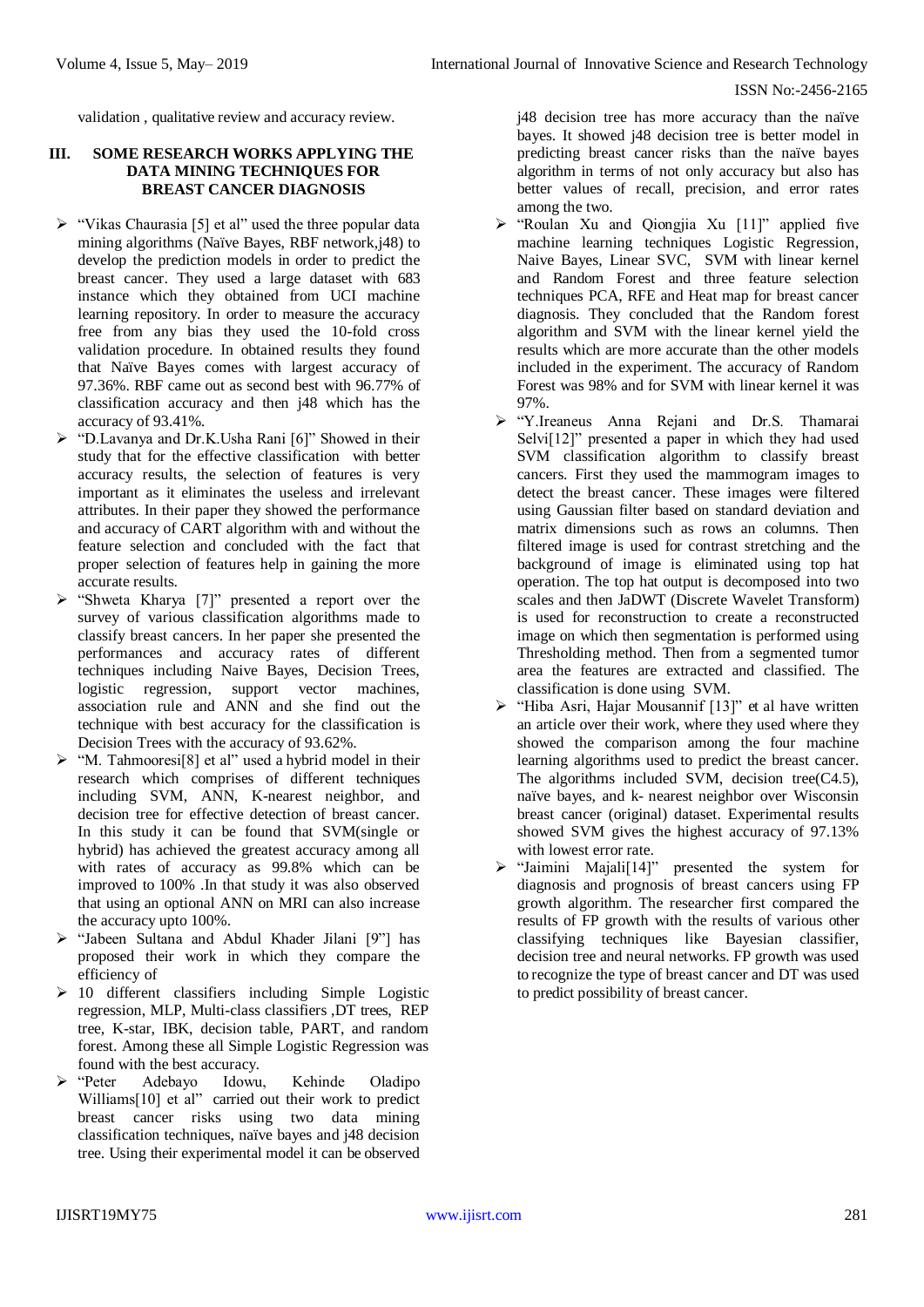ISSN No:-2456-2165

## **IV. NEURAL NETWORKS AND ITS ROLE IN ANALYSIS OF DATA**

A neural network is a complex algorithm that is inspired from the structure of a biological human brain. It is developed in a way that it could mimic the decision-making ability of human brain. Though human brain is more complex as compared to this artificial neural network but still it is able to extract the patterns and meaningful information from huge complex data, which is very difficult to be recognized and detected in other ways. A neural network develops an ability within itself with help of which it can detect patterns in input data and predict an output data free of any noise. The structure of neural network algorithm consist of 3- layers which are given as;

- $\triangleright$  The Input Layer: This layer takes the data items from outside environment and feeds it to the next following layer, that's called hidden layer.
- $\triangleright$  The Hidden Layer: This layer consists of certain complex functions according to which input data is processed and predictions/results/decisions are made. These function are not visible to users but are just embedded in an algorithm used.
- $\triangleright$  The Output layer: The decisions made in the hidden layers are collected here and final decisions are made which eventually provide the final predictions.

Figure 1, shows more clearly how the artificial neural network work, is given as follows:



Fig 1:- Neural Net Representation

Neural networks provide the results with very high accuracy even if the data is very noisy. However it has a disadvantage that accuracy of predictions made is valid only for a specific period of time in which data was collected. A lot of the work over the analysis of breast cancer related data and prediction of different types of tumors, using ANN algorithms has been done, with a satisfying accuracy. Some of the major works will be given in another Section of this paper.

#### **V. RELATED WORKS IN NEURAL NETWORKS IN PREDICTION OF BREAST CANCERS**

- "Chandra Prasetyo Utomo, Aan Kardiana, Rika Yuliwulandari" [15] have presented a paper in which they have implemented ANN with the extreme learning for diagnosis of Breast Cancer. In their work they have used Wisconsin dataset. They later have compared the results of Extreme Learning techniques with the Back Propagation algorithms and find out that Extreme Learning Machine Neural Network(ELM NN) is better classifier than BP ANN. Although the specificity rates of BP ANN were found better than the later, but still from the results it could be observed that accuracy rates and sensitivity of ELM NN were much improved.
- "Mihir Borkar, Prof. Khushali Deulkar, and Abhinav Garg"[16], in their study developed an artificial neural network that was able to predict weather a patient has the breast cancer or not that is weather the patient has malignant tumor or benign tumor. The attributes used in dataset were taken from the cell of patients and total 699 patients were the sources of data. 599 instances were created to train the network and the final network provided the accuracy of 96.49%.
- "Larrisa Westerdijk along with prof. Dr. Sandjai Bhulai" [17] in their research have used five machine learning models to predict the benign and malignant breast cancers. The 5 models included logistic regression, random forest, support vector machine, neural networks and ensemble models. The performances and accuracies of these all models were found. The accuracy results were 97.35%, 97.35%, 98.23%, 97.35% and 98.23%.
- $\triangleright$  "Xin Yao and Yong Liu" [18] have proposed their work where they used two neural network based approaches to diagnose the breast cancer. The two approaches used were Evolutionary based and Ensemble based approach. It was found out that Evolutionary approach can be used to design compact neural networks automatically by evolving network architectures and weights and the Ensemble approach could tackle with the large problems.
- "Harsh Vaizirani, Rahul Kala" [19] et al used the Modular Neural Network for diagnosis of Breast Cancer. They used the two different neural network models, over four modules to solve problem. They used BPNN and RBFN as two models to train and test the 4 different modules. Module 1 and 3 were trained and tested using BPNN and 2 and 4 using RBFN. Training and Testing accuracies for BPNN for module 1 and 3 were found as 89.50% &96.44% (for module1) and 91.50% & 94.67%(for module3)respectively. Training and testing accuracies for RBFN for module 2 and 4 were found as 94.75% &96.44% (for module2) and 97.50% & 97.63% (for module4)respectively.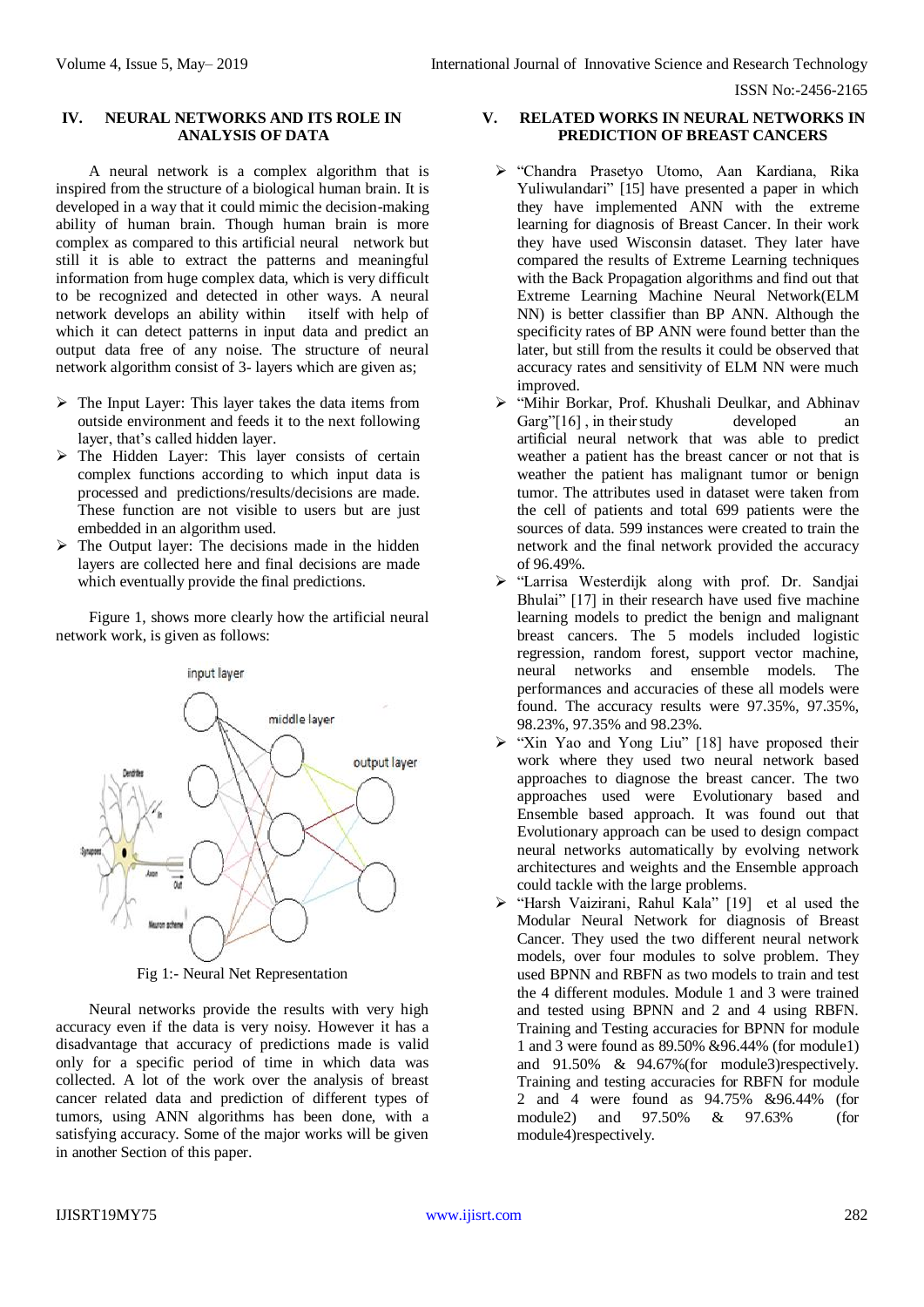- $\triangleright$  "D. Thuthi Sarabal and Dr. K. Arthi" [20] proposed their paper over the work of diagnosis of breast cancer, in which they used the data provided by the Adayar Cancer Institute Chennai. They used the improved Fuzzy Cognitive Mapping to classify trained features i.e; they used Cat Swarm Optimization based learning neural network for feature classification. Final classification of cancer (malignant or benign) is performed using fuzzy If and Then rule based system. Performances are found by calculating accuracy, sensitivity and specificity metrics.
- "S. Swathi, S.Rizwana" [21] et al in their research work have studied the performances of different neural network structures including Radial Bias Functions(RBF), General Regression Neural Network (GRNN), Probabilistic Neural Network(PNN), Multilayer Perceptron Model and Back Propagation Neural network(BPNN) on Wisconsin Breast Cancer Data. After comparing the performances of classifying the different tumors, it has been found that BPNN have good diagnostic performance than the rest that is 99.28%.
- $\triangleright$  "Dr. A.Santhakumaran and F. Paulin" [22] have applied the feed forward neural network architecture for the classification of breast cancer and the Backpropagation algorithm has been used to train the network. Missing values in a dataset are replaced using median missing value replacement method and minmax normalization method is also used to normalize the datset. The diagnostic performance calculated was 99.28%.
- $\triangleright$  "Htet Thazin Tike Thein and Khin Mo Mo Tun" [23] in their research tried to propose an effective tool for building neural networks that could later help in proper classification of breast cancers. In their research they constructed a feed forward network and used Island Differential Evolution propagation algorithm to train the network. Through the result analysis it was found that computing time is reducing and solution quality improved significantly.
- > "Bibhuprasad Sahu, Sachi Nandan Mohanty" [24] et al in their study have combined the artificial intelligence based technique with multivariate statistical method in order to develop a prediction model to predict the breast cancer. The features were selected here, also with a hybrid feature selection method that used Pricipal Component Analysis(PCA) along with ANN. Dataset used was Wisconsin Breast Cancer Dataset. The proposed algorithm was tested using 10-fold cross validation method during classification and its results were also compared to different classifier algorithms on the same database and it was seen that proposed algorithm gained much better accuracy.

# **VI. CONCLUSION**

In this survey the performances of the various machine learning classifiers in diagnosis of Breast cancer and the performances of Neural Networks in the same subject has been summarized. Some of the interesting works with so good accuracy rates have been proposed in this paper. This paper may guide and help the young researchers to easily get an idea of how much work has been done in the field of diagnosis of tumors using machine learning concepts ,so that then they could simply proceed and try to develop a system with much satisfying results .

# **REFERENCES**

- [1]. Seigel RL,Miller KD,Jenal A Cancer
- [2]. [http://www.who.int/prevention /diagnosis](http://www.who.int/prevention%20/diagnosis-)[screening/breast](http://www.who.int/prevention/diagnosis-screening/breast%20cancer/) cancer/
- [3]. [www.dawn.com/news/1344915](http://www.dawn.com/news/1344915)
- [4]. Vikas Chaurasia,Surabh Pal and BB Tiwari, "Prediction Of Benign And Malignant Breast Cancer using data mining techniques", journal of Algorithms and Computer technology
- [5]. D. Lavanya and Dr. K. Usha Rani, "Ananlysis of Feature Selection with Classification:Breast Cancer Datasets",Indian Journal of Computer Science and engineering(IJCSE)
- [6]. Kharya S. "Using Data Mining Techniques for Diagnosis and Prognosis of Cancer Diesease",International Journal Of Computer Science ,Engineering and Information Technology(IJCSEIT) 2012
- [7]. M. Tahmooresi, A. Afshar, B. Bashari Rad, K. B. Nowshath and M. A. Bamiah, "Early detection of Breast Cancer using Machine Learning Techniques", Journal of Telecommunication, Electronic and Computer Engineering, e-ISSN: 2289-8131 Vol. 10 No. 3-2
- [8]. Jabeen Sultana and Abdul Khadir Jilani, "Predicting Breast Cancer Using Logistic Regression and Multi-Class Classifiers", International Journal of Engineering & Technology,2018,22-26
- [9]. Peter Adebayo Idowu, Kehinde Oladipo Williams, Jeremiah Ademola Balogun and Adeniran Ishola Oluwaranti, "Breast Cancer Risk Prediction Using Data Mining Classification Techniques", Transactions On Networks and Communications, Society of Science and Education, UK, volume 3 No 2, April 2015
- [10]. Ruolan Xu and Qiongjia Xu, "Applying Different Machine Learning Models To Predict Breast Cancer Risk"
- [11]. Y Rejani- "Early detection of breast cancer using SVM", 2009
- [12]. Hiba Asria, Hajar Mousannif, Hassan Al Moatassime, Thomas Noel, "Using Machine Learning Algorithms for Breast Cancer Risk Prediction and Diagnosis", Procedia Computer Science 83 ( 2016 ) 1064 – 1069